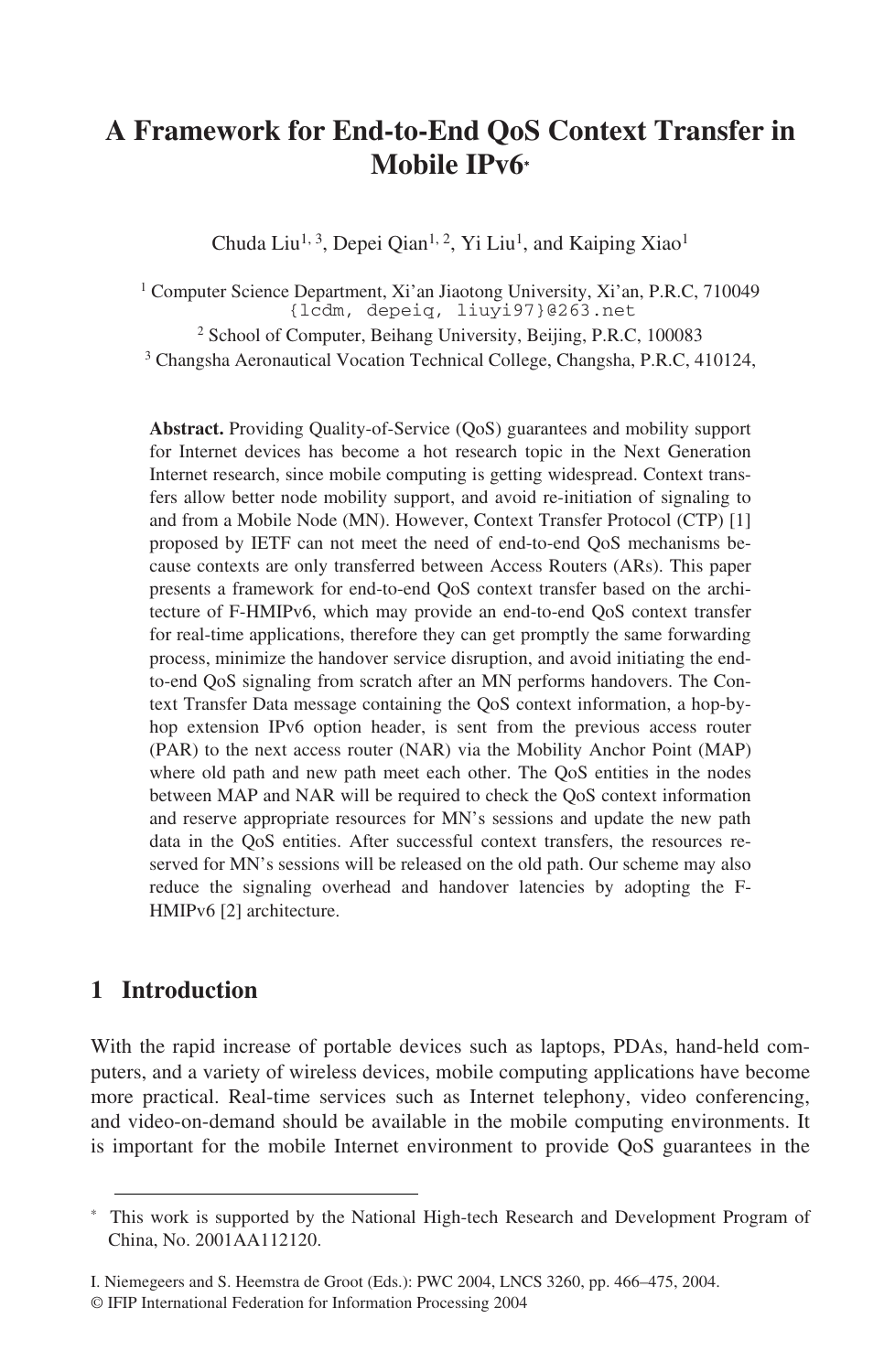near future. Providing QoS guarantees and mobility support for Internet devices has become a hot research topic in the next generation Internet research. MIPv6 [3] proposed by IETF allows nodes to move from one subnet to another while maintaining the connectivity and on-going connection between MN and correspondent nodes (CNs). However, the basic Mobile IPv6 protocol does not provide QoS guarantees except the best-effort services. Two different mechanisms have been proposed to provide QoS guarantees in the Internet by the IETF: the Integrated Services (IntServ) [4] based on Resource ReServation Protocol (RSVP) [5] and the Differentiated Services (DiffServ) [6] based on priority levels. These mechanisms may work well in the wired networks but face new challenges in the mobile networks due to the mobility of hosts. Provision of end-toend QoS in mobile networks is more complex than in wired networks mainly due to the user mobility and the constrained bandwidth of the wireless links.

Recently, many investigators have studied the mechanisms of deploying the existing QoS architectures in the mobile wireless networks  $[7]$  ~  $[10]$ . However these schemes provide QoS provision by re-initiating signaling from scratch after an MN performs handovers. This may introduce extra signaling overhead and complexity to the protocols, and waste the precious wireless bandwidth (i.e., MRSVP [7] will make advance resource reservations at multiple locations that the MN may possibly visit after handover), resulting in large latency and packet losses to the MN's on-going sessions.

Context transfer protocol (CTP) has been proposed by the Seamoby working group in IETF. This new concept attempts to achieve seamless handovers for Mobile IPv6. Context refers to the information about the current state of a service to be reestablished on a new subnet. For example, in order to reserve the same RSVP recourses as the MN had in the previous subnet after it moves to a new subnet, the corresponding RSVP state information for obtaining the same packet forwarding treatment is called RSVP context. While context transfer refers to the movement of context from one router or network entity to another as a means of re-establishing specific services on a new subnet or collection of subnets, the main motivation of context transfer is to reduce latency and packet losses by avoiding re-initiating signaling to and from the MN [11]. Example features contained in the context are authentication, authorization, and accounting (AAA), header compression, QoS, and security. We will focus on the QoS feature of context transfer in this paper.

As described in [12], context transfer has some advantages, including seamless operation to the MN's traffic flow, bandwidth saving, and less susceptible to errors. However, CTP cannot meet the need of end-to-end QoS requirement because transferring context only at the last hop access router may be insufficient to completely reinitialize the MN's QoS treatment. Some other routers on the path between MN and CN may also need to be involved [11]. This paper proposes a scheme to provide an end-toend QoS context transfer for real-time applications. The scheme enables the real-time applications to get promptly the same forwarding process, therefore minimizing the handover service disruption and avoiding initiating the end-to-end QoS signaling from scratch when MN performs a handover. The Context Transfer Data (CTD) message containing the QoS context information, a hop-by-hop extension to the IPv6 header, is sent from the previous access router (PAR) to the next access router (NAR) via the Mobility Anchor Point (MAP) where old path and new path meet each other.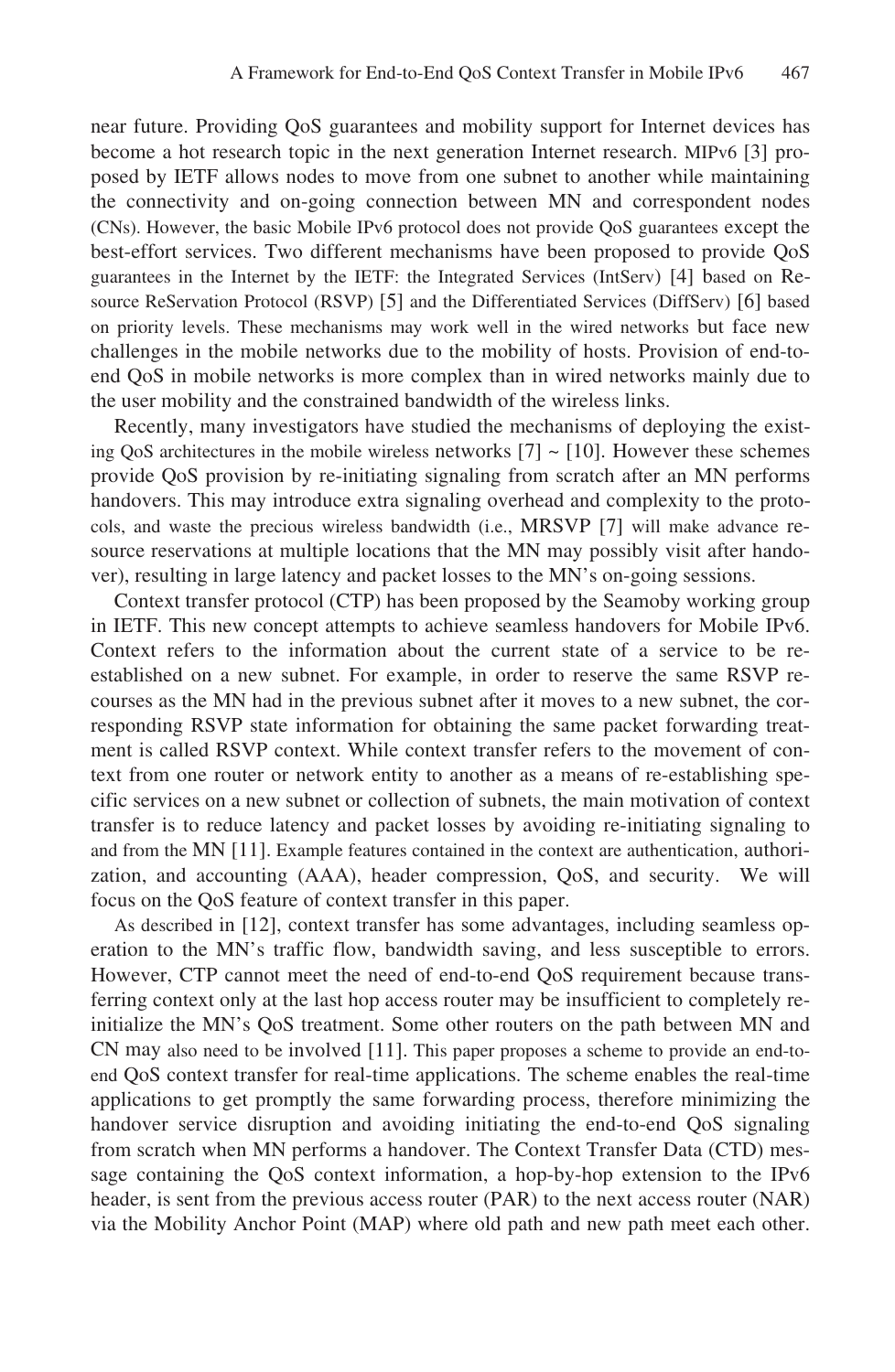The QoS entities in the nodes between MAP and NAR will check the QoS context information, reserve appropriate resources for MN's sessions, and update the new path data in the QoS entities. After successful context transfers, the resources reserved for MN's sessions will be released on the old path. Our scheme may also reduce the signaling overhead and handover latency by adopting the F-HMIPv6 [2] architecture.

This paper is organized as follows. In section two, we give an introduction to the related protocols. The design goals and assumptions of the proposed scheme are presented in section 3. In section 4, we propose a framework for end-to-end RSVP context transfer in Mobile IPv6, including the network model and context transfer process and the performance comparison. Finally, we conclude the paper and present the further work.

# **2 Related Work**

#### **2.1 Fast Handover for Hierarchical MIPv6 (F-HMIPv6) [2]**

The F-HMIPv6 protocol intends to combine the Fast Handovers for Mobile IPv6 (FMIPv6) protocol [13] with the Hierarchical Mobile IPv6 Mobility Management protocol (HMIPv6) [14]. This means that the fast handover mechanism will be deployed over the HMIPv6 networks using the F-HMIPv6 protocol. Therefore, the protocol provides the advantages of both schemes, i.e., a seamless handover scheme with less signaling overhead and lower handover latencies. Moreover, the overall handover latency achieved by FMIPv6 will be further reduced because of local location updating in HMIPv6, while in the original FMIPv6, the Home Agent (HA) and CNs are usually far away.

HMIPv6 deals with reducing the amount and latency of signaling between an MN, its HA and one or more CNs by introducing the MAP which is used by the MN as a local HA. Each MN is assigned two Care-of Addresses (CoAs): RCoA (Regional CoA) and LCoA (on-Link CoA). When the MN moves around within a MAP domain, the RCoA can not be changed and only the LCoA need to be changed and registered with the MAP to bind the RCoA and LCoA. Only when the MN moves out of the MAP domain, the RCoA need to be registered to the HA and the MN sends Binding Update (BU) to CNs.

FMIPv6 reduces packet loss by providing fast IP connectivity as soon as a new link is established. It uses the Layer 2 (L2) triggers to obtain the link address and subnet prefix information of the new attachment point of an MN when it is still connected to PAR. This may reduce movement detection latency of the MN. Through the necessary messages exchanging, the MN may pre-configure the New CoA (NCoA) to reduce the NCoA configuration latency. Moreover, in FMIPv6, the data packets arriving the Previous CoA (PCoA) can be forwarded to the NAR using the tunnel established between the PAR and the NAR.

In F-HMIPv6, the MAP performs the tunneling for fast handover instead of the PAR. By the F-HMIPv6 scheme, the data packets sent by CN will be tunneled by the MAP toward the NAR during the handover.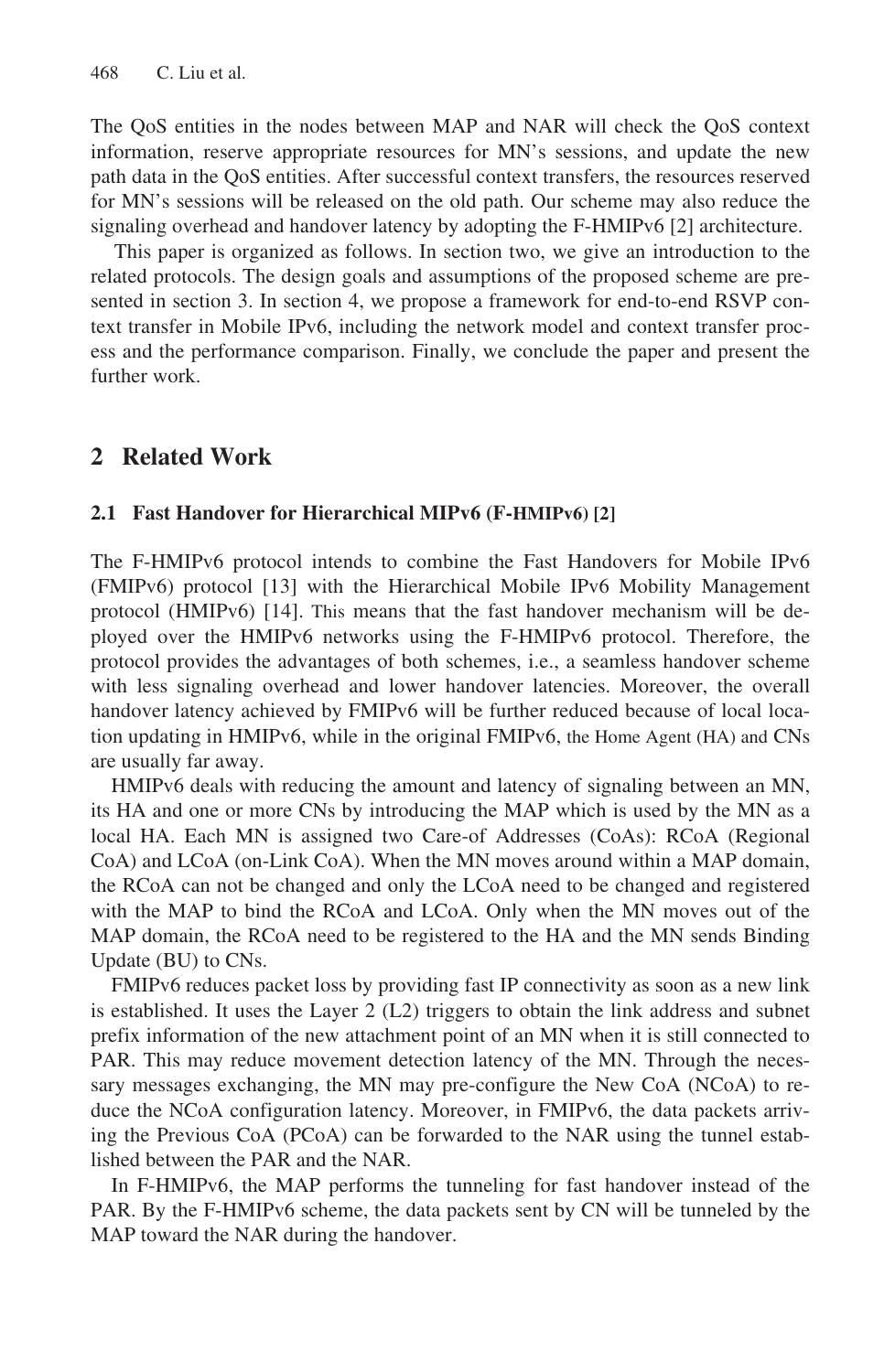#### **2.2 Context Transfer Protocol (CTP) [1]**

As mentioned in RFC3374 [11], CTP enables authorized context transfers. The key goals are to reduce latency, minimize packet losses and avoid re-initiation of signaling to and from MN.

The context transfer can be initiated by the mobile node (mobile-controlled) or by the network (network-initiated). The CTP typically operates between the source node (i.e., PAR) and the target node (i.e., NAR). PAR transfers contexts under two general scenarios. In the first scenario, either the MN sends the CT Activate Request (CTAR) to PAR to initiate context transfer, or a Layer 2 trigger triggers the PAR. In response PAR transmits a CTD message that contains feature contexts to NAR. In the second scenario, NAR sends a CT Request (CTR) message to PAR as a result of either receiving the CTAR message sent by the MN or an internal trigger. In response to the CTR message, PAR transmits a CTD message that includes the MN's feature contexts. When receiving a CTD message, NAR may generate a CTD Reply message to report the status of processing the received contexts.

#### **2.3 QoS-Conditionalized Binding Update in Mobile IPv6 (QCBU) [15]**

QCBU is a QoS-Conditionalized solution that is based on the HMIPv6. When a handover takes place, a QoS option, i.e., a hop-by-hop option header defined in [16], is piggybacked in the BU message and sent to the MAP. Each node between MN and MAP forwards the QoS need contained in the QoS option and checks for the resource availability in the node. If the resource is insufficient, the message is dropped and a negative acknowledgement is sent back to MN. Otherwise the message is forwarded to the next hop. When BU carrying the QoS option finally arrives MAP (the crossover point of the old path and the new path) and MAP satisfies the resource requirement, MAP sends Binding Acknowledgement (BA) back to MN.

Accordingly, a handover takes place only when sufficient resources are available in all nodes along the new transmission path. It also enables MN to choose flexibly among a set of available access points so that MN can transmit packets through a route that offers satisfied QoS. In addition, the scheme is built upon the hierarchical mobile IPv6 protocol to localize mobility management.

## **3 The Design Goals and Assumptions**

Our scheme is based on the following goals and assumptions:

- 1) The key objective is to construct an effective end-to-end QoS context transfer framework, which may establish QoS context information on each new added routers on the path between the crossover router (where the old and new path meet) and NAR during the MN handover. The real-time applications can obtain the same QoS forwarding treatment as that they had before the handover.
- 2) The scheme should release any QoS state along the old packet path when contexts are transferred successfully after handover.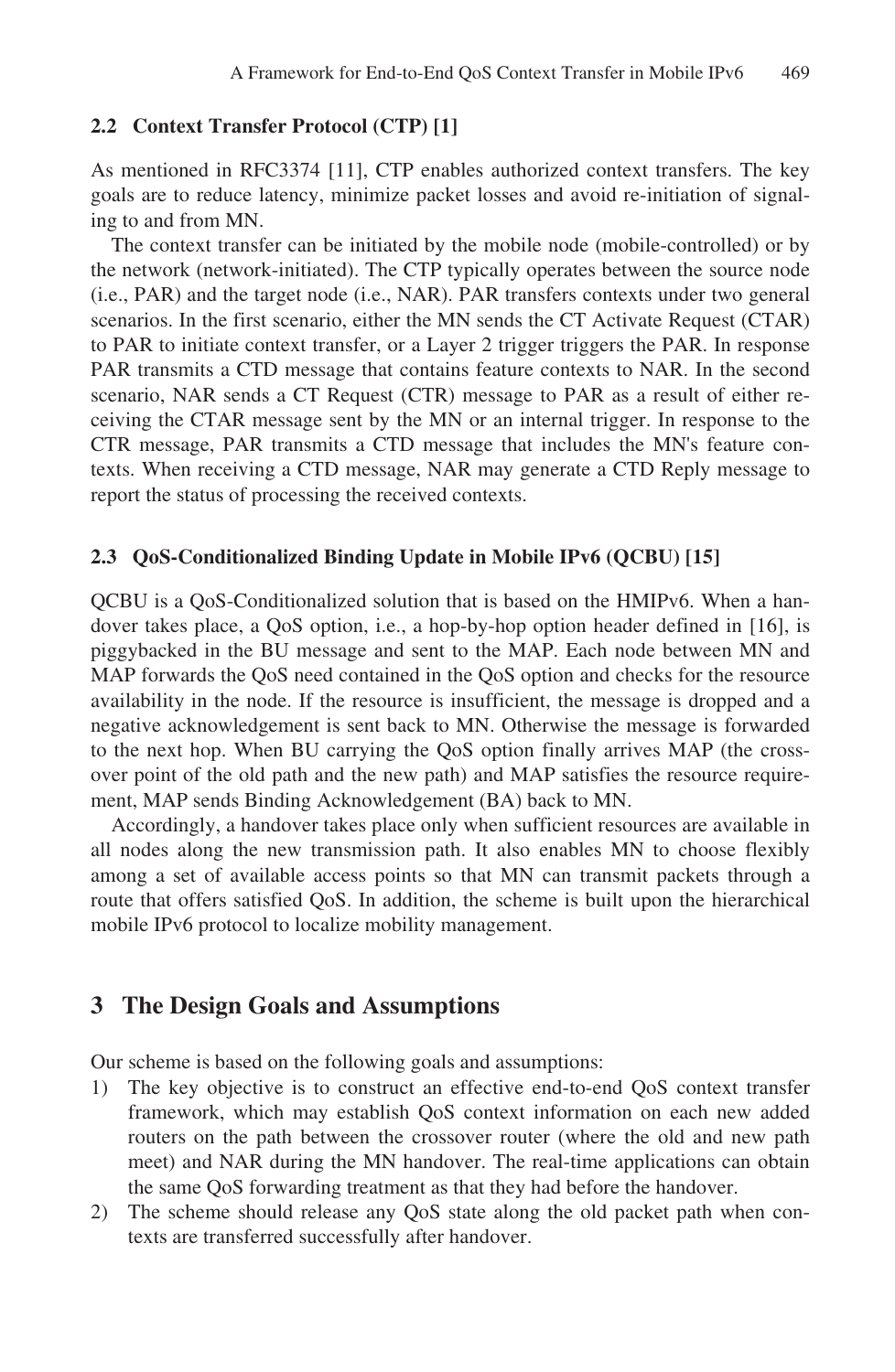- 3) The scheme should achieve seamless handover and reduce the signaling overhead and handover latency to minimize service disruption of real-time applications during the handover period.
- 4) We assume that most handovers take(s) place locally, and we may deploy localized mobility management solution to make the MN's handover transparent to its HA and to CNs with which it is communicated.
- 5) The scheme operates entirely within the administrative domain of the wireless network, any handover out of the domain is beyond our scope, because the operation policies and the Service Level Agreements (SLAs) need to be renegotiated, so re-establishment or re-negotiation of the level of service would be the preferred case proposed in RFC 3374 [12].
- 6) Each QoS entity in the routers between PAR-MAP-NAR (shown in Fig. 1) is required to check the QoS context information contained in the CTD message. How the QoS entity processes the QoS context information contained in CTD message is described in section 4.2.1 (QoS entity is defined in [16]).
- 7) MAP is the crossover point where the old path and the new path meet each other after an MN performs handovers, and can be discovered by using MAP discovery algorithm in HMIPv6.
- 8) QoS should be supported for both uplink (from MN) and downlink (to MN) traffic.

# **4 Proposed Solution**

In this section, we firstly show the network reference model. Then the implementing details are described. The performance analysis of the scheme is discussed in the finally.

### **4.1 Network Reference Model**

Fig. 1 illustrates the network reference model of the framework for the end-to-end QoS context transfer. The MAP is the crossover point where the old path and new path meet each other after MN performs handovers, which can be discovered by using MAP discovery algorithm in HMIPv6. IR is an intermediate router. When the MN moves from AR1 to AR2, the MAP is located at location (1); while from AR2 to AR3, the MAP is located at location (2).

#### **4.2 The Framework for End-to-End QoS Context Transfer**

We present an end-to-end QoS context transfer framework to overcome the drawback of the CTP in which contexts are transferred only between the PAR and NAR. In this section, we firstly give the processing rules of the CTD message in the framework, and the details of the end-to-end QoS context transfer are described successively.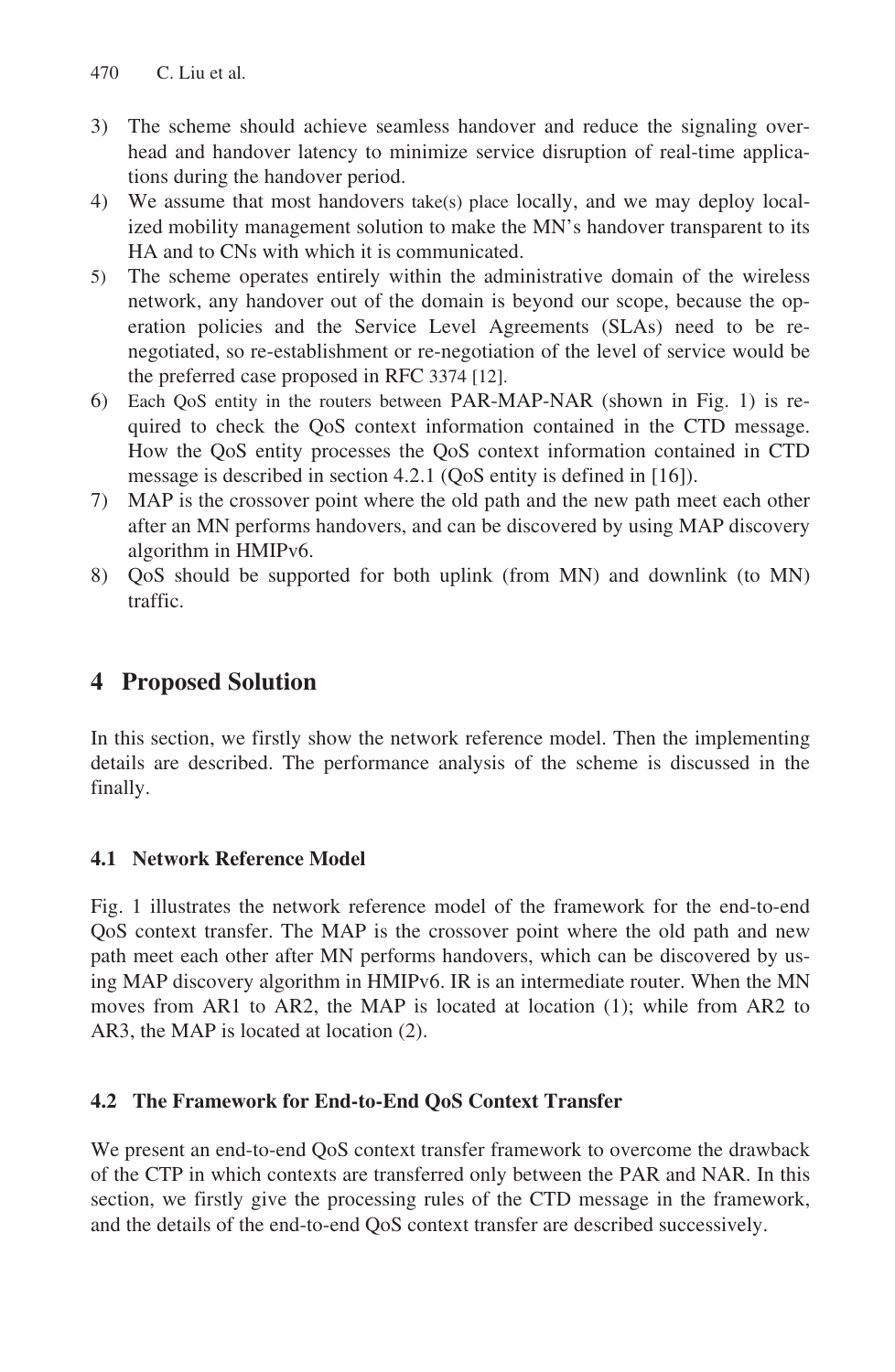

**Fig. 1.** Network reference model

#### **4.2.1 The Processing Rules of the CTD Message in the Framework**

In order to implement the end-to-end QoS context transfer, the CTD message is sent from PAR to NAR via MAP. The QoS entity of the router on the path between PAR and NAR is required to check the QoS context information in the CTD message based on the following rules:

- 1) If the QoS context information carried in the CTD message is found to be the same as the QoS states of the QoS entity in the router, the router simply forwards the CTD message to the next hop without referencing to the QoS context.
- 2) Otherwise, the router will extract the QoS context information from the CTD message. According to the QoS context received from the CTD message, the router will reserve corresponding resources and update the path information in the QoS entity. For example, the RSVP\_HOP object of RSVP needs to be updated when the path has been changed. And the router will send a CTD Reply (CTDR) to PAR to report the status of processing the received contexts. Finally, the CTD message is forwarded to the successive router.

Therefore, when the CTD message is transmitted on the old path, that is, between PAR and MAP, routers just forward the message to the next hop. But when it is transmitted on the new path between MAP and NAR, routers on the path will extract the QoS context and reserve corresponding resources, so the corresponding QoS states are established on the new path.

Consequently, the QoS feature context information is carried in the CTD message as an IPv6 hop-by-hop option in our scheme so that each node on the path can check and process the message individually.

There are two methods to release the QoS setting in the router along the old path if contexts are transferred successfully. One is time-out, i.e., the QoS state is deleted if no refresh message arrives before the expiration of a "cleanup timeout" interval. Another way is to do it explicitly by sending a "teardown" message from MAP to PAR when the CTD Reply (CTDR) message is received by the QoS entity in MAP, for example, in RSVP, RSVP Daemon in MAP will send a "Resv\_Tear" message to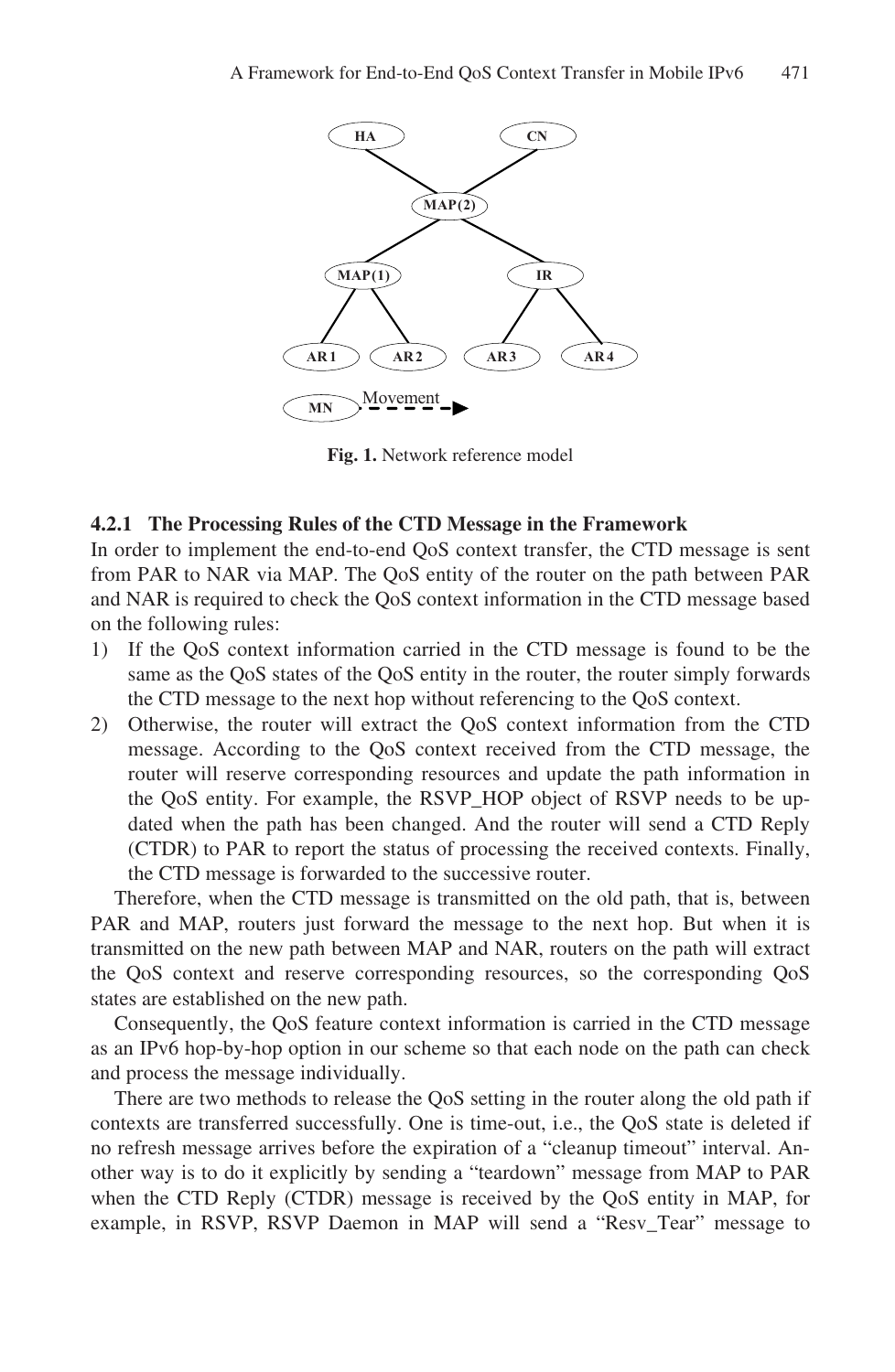delete the QoS state explicitly along the old path towards the MN. The second method is adopted in this paper.

#### **4.2.2 The End-to-End QoS Context Transfer Framework**

As mentioned in section 3, when the MN performs a handover, the F-HMIPv6 architecture is employed to achieve a seamless handover, while the end-to-end QoS context transfer is performed using our framework. We will describe the details as the follows.

1) The seamless handover

In order to reduce the handover latency, packet losses, and signaling overhead, the F-HMIPv6 protocol is employed. When the MN undergoes handover, the scheme will follow the processing procedure of the F-HMIPv6 protocol [2] to achieve the seamless handover.

2) The end-to-end QoS context transfer

While the F-HMIPv6 protocol achieves the seamless handover, the end-to-end QoS context transfer is implemented as follows:

- The end-to-end QoS context transfer may be initiated by MN (MN may send the CTAR message to PAR to request contexts transfer) or by the network (PAR starts the transfer of contexts (source trigger) or NAR sends the CTR message to PAR to request contexts (target trigger)).
- The PAR sends the CTD message that includes the QoS context to the NAR via the MAP in response to the context transfer trigger. Each router on the path from PAR to NAR via MAP processes and forwards the CTD message according to the CTD message processing rules described in section 4.2.1.
	- When a router on the old path between PAR and MAP receives the CTD message, the QoS entity in the router checks the QoS context information contained in the CTD message. If the QoS context information in the CTD message is the same as that existing in the QoS entity, the router simply forwards the CTD message to the next hop;
	- When a router on the new path between MAP and NAR receives the CTD message, the QoS entity in the router checks the QoS context information carried in the CTD message. Because the QoS context information in the CTD message does not exist in the QoS entity, the router extracts the QoS context from the message. If the QoS context information is transferred successfully, the router will reserve corresponding resources and update the path information in the QoS entity. It then forwards the message to the next hop. Otherwise, a CTDR message is sent from the router to PAR to report the failure of the QoS context transfer. In failure case, the CTD message will not be forward to the next node.
	- When the NAR successfully processes the received QoS context, the "S" bit in the CTDR message sent by NAR to PAR will be set to one. This may trigger the QoS entity of the MAP to send a Teardown message toward the PAR to delete the QoS states on the old path.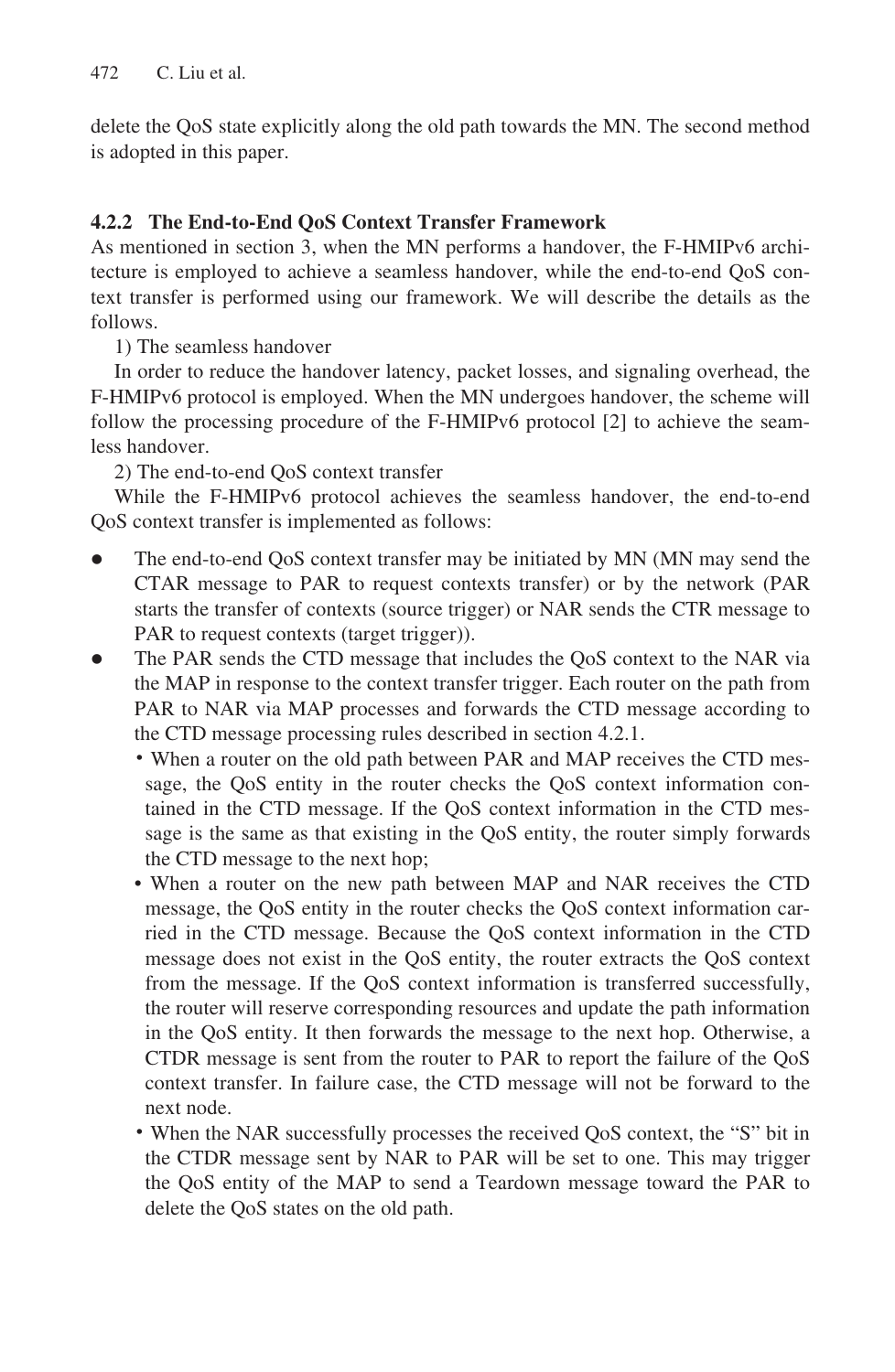### **4.3 The Performance Analysis and Discussion**

In this section, we compare the performance of our scheme to the QoS solution requirements for Mobile IP [17].

1) Performance requirements

- z Our scheme minimizes the interruption in QoS at the time of handover, because an end-to-end QoS context transfer scheme is adopted to allow better support for node mobility, and avoid re-initiating signaling to and from the MN.
- Our scheme localizes the OoS (re) programming to the affected parts of the packet path in the network, since the end-to-end QoS context transfer is performed only between the MAP and the NAR. The MAP is the cross point of the old path and the new path.
- Our scheme provides means to release any QoS state along the old path. If all routers transfer the QoS context successfully, the QoS entity of the MAP will send a Teardown message toward the PAR to delete the QoS status on the old path.
- 2) Interoperability requirements
- Our scheme may be better interoperable with other mobility protocols because our scheme is based on the F-HMIPv6 protocol which combines the HMIPv6 protocol and FMIPv6 protocol, two protocols that have drawn more attention in the Mipshop working group of IETF.
- Our scheme may interoperate with heterogeneous OoS paradigms such as Int-Serv and DiffServ, since the QoS context information retrieved from PAR can be better encoded to work with these heterogeneous QoS paradigms.
- 3) Miscellaneous requirements
- Our scheme can't support QoS along multiple packet paths. This is an open issue and requires further study.
- Our scheme can't provide information to link layer to support required OoS. This needs additional investigation too.
- 4) Standard requirements
- Scalability: With the deployment of the QoS mechanisms in the network, the QoS states are maintained in the routers by the QoS mechanism itself. Hence, this scheme does not introduce any new scalability issues.
- Security: The security issue in this scheme is as well as that of the CTP. The details are described in section 6 of the CTP [1].
- z Conservation of wireless bandwidth: Re-establishing multiple contexts over an expensive, low-speed link can be avoided by relocating contexts over a potentially higher-speed wire [12]. Hence, the scheme may save the precious wireless bandwidth.
- Low processing overhead on mobile terminals: In our scheme, MN needs no additional operations.
- Providing hooks for authorization and accounting: This needs further study.
- z Robustness against failures of any Mobile IP-specific QoS components in the network: This needs further study.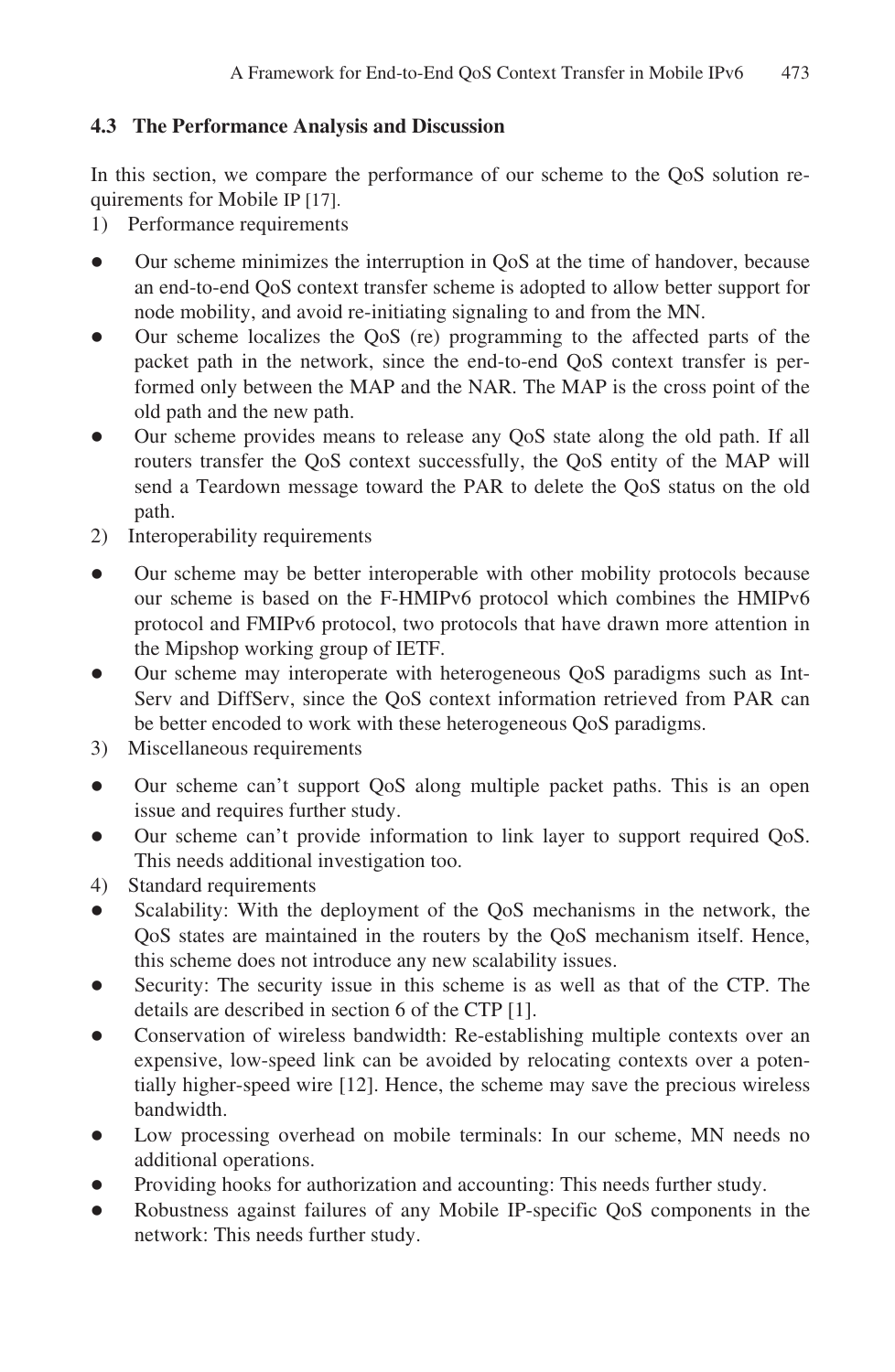# **5 Conclusion and the Future Work**

This paper proposes a framework for end-to-end QoS context transfer in Mobile IPv6 based on the F-HMIPV6 architecture, which may provide lower handover latency and packet losses and less signaling overhead handover, and implement an end-to-end QoS context transfer. The scheme overcomes the weakness of the CTP which can not meet the requirement of the end-to-end QoS mechanisms because of transferring contexts only between PAR and NAR in the CTP. We present the design goals and assumptions of the framework and also provide implementation details of the scheme in this paper. In addition, we compare the performance with scheme of the reinitiating RSVP signaling to re-establish QoS in Mobile IPv6, and show that our scheme has the less latency and packet loss than the scheme.

The simulation based on NS2 [18] platform for the scheme will be done soon to achieve the further performance analysis and discussion. And our further work will be to investigate the way of retrieving, classifying, encoding and representing of the QoS context transfer. The implementation of the end-to-end QoS context transfer framework will be based on the IntServ model, namely we will investigate the end-to-end RSVP context transfer in our further study.

### **References**

- 1. J. Loughney (Ed.), M. Nakhjiri, C. Perkins, R. Koodli: Context Transfer Protocol. Internet Draft, draft-ietf-seamoby-ctp-08.txt, work in progress
- 2. Hee Young Jung, Seok Joo Koh, Hesham Soliman, Jun Seob Lee, Karim El-Malki, Bryan Hartwell: Fast Handover for Hierarchical MIPv6 (F-HMIPv6). Internet Draft, draft-jungmobileip-fastho-hmipv6-02.txt, work in progress
- 3. D. Johnson, C. Perkins, J. Arkko: Mobility Support in IPv6. Internet Draft, draft-ietfmobileip-ipv6-24.txt, work in progress
- 4. R. Braden, D. Clark, and S. Shenker: Integrated services in the Internet architecture: an overview. RFC 1633, IETF, June 1994
- 5. R. Braden, L. Zhang, S. Berson, S. Herzog, and S. Jamin: "Resource Reservation Protocol (RSVP) – Version 1 Functional Specification". RFC 2205, IETF, September 1997
- 6. S. Blake, D. Black, M. Carlson, E. Davies, Z. Wang, and W. Weiss: An architecture for differentiated services. RFC 2475, December 1998
- 7. Talukdar A. K., Badrinath B. R., Acharya A.: MRSVP: A Resource Reservation Protocol for An Integrated Services Network with Mobile Hosts. Wireless Networks, 2001, 7(1): 5- 19
- 8. S. Paskalis, A. Kaloxylos, E. Zervas: An Efficient QoS Scheme for Mobile Hosts. Workshop on wireless Local Networks (Tampa Florida), November 2001
- 9. Q. Shen, W. Seah, A. Lo H. Zheng M. Greis: Mobility Extensions to RSVP in an RSVP-Mobile IPv6 Framework. Internet Draft, IETF, draft-shen-nsis-rsvp-mobileipv6- 00.txt, July 2002
- 10. Mahadevan I, Sivalingam K. M.: Architecture and Experimental Framework for Supporting QoS in Wireless Networks Using Differentiated Services. Mobile Networks and Applications, 2001, 6(4):385-395